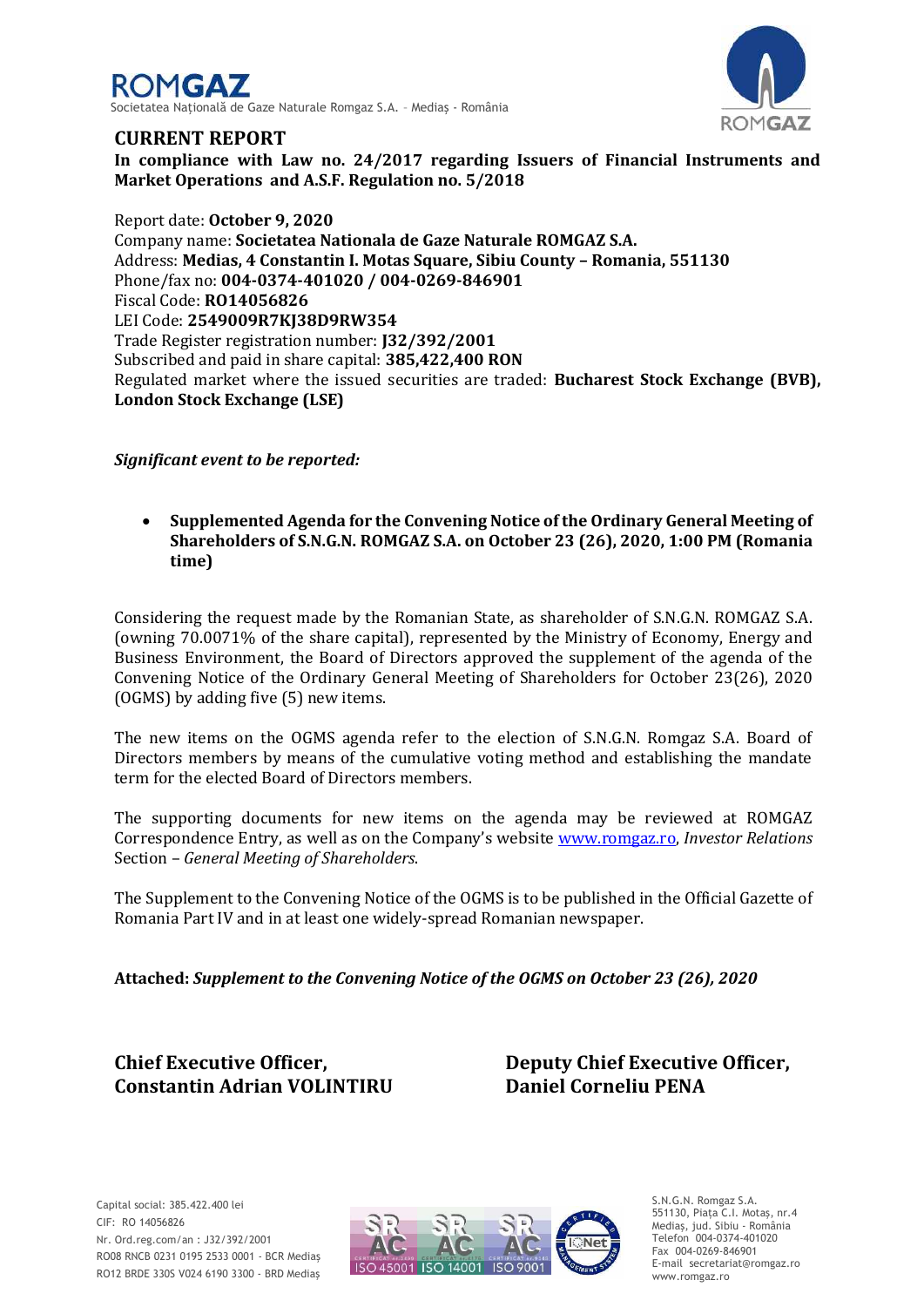

Societatea Naţională de Gaze Naturale Romgaz S.A. – Mediaş - România



## **SUPPLEMENT TO THE CONVENING NOTICE OF THE ORDINARY GENERAL MEETING OF SHAREHOLDERS on October 23, 2020**

The Board of Directors of Societatea Nationala de Gaze Naturale "ROMGAZ" – S.A., with the registered office in Medias, 4 Constantin Motas Square, Sibiu county, registered with the Trade Register Office of Sibiu Law Court under number J32/392/2001, fiscal registration number RO 14056826, considering the request to supplement the agenda of the Ordinary General Meeting of Shareholders (OGMS) on October 23, 2020 made by the shareholder the Romanian State, represented by the Ministry of Economy, Energy and Business Environment, by letter no. 9677/VDP from October 6, 2020, registered at S.N.G.N. "ROMGAZ" – S.A. under no. 31512 from October 8, 2020, the provisions of art. 92, par. 3 of Law No. 24/2017 on issuers of financial instruments and market operations, the provisions of art. 189 of Regulation no. 5/2018 on issuers of financial instruments and market operations of the Financial Supervisory Authority, the provisions of art. 117<sup>1</sup> of Company Law no. 31/1990, the agenda of the Ordinary General Meeting of Shareholders on October 23, 2020, initially published in the Official Gazette – Part IV-a, no. 3330 of September 22, 2020, in "Jurnalul National" daily newspaper no. 717 of September 22, 2020 and on the company's website ([www.romgaz.ro\)](http://www.romgaz.ro/) starting from September 22, 2020, will be supplemented as follows:

- **1. Election of SNGN Romgaz S.A. Board of Directors members by means of the cumulative voting method;**
- **2. Establishing the mandate term of the Board of Directors members elected by the cumulative voting method;**
- **3. Establishing the fixed gross monthly indemnity of the non-executive members of the Board of Directors;**
- **4. Approval of the mandate contract draft to be concluded with the members of the Board of Directors;**
- **5. Mandating a person to sign, on behalf of the shareholders, the mandate contracts with the members of the Board of Directors.**

Therefore, following supplementation, the agenda of the Ordinary General Meeting of Shareholders on October 23, 2020, 1:00 pm (Romania time) that will take place at the SNGN ROMGAZ SA working point located in Bucharest, Sector 1, 59 Grigore Alexandrescu Street, 5<sup>th</sup> floor, where only shareholders who are registered on October 13, 2020 ("Reference Date") in the Company Shareholder Registry, kept and issued by the Depozitarul Central S.A, may attend and cast their vote, shall be the following:



S.N.G.N. Romgaz S.A. 551130, Piața C.I. Motaş, nr.4 Mediaş, jud. Sibiu - România Telefon: 004-0374 - 401020 Fax: 004-0269-846901 E-mail: secretariat@romgaz.ro www.romgaz.ro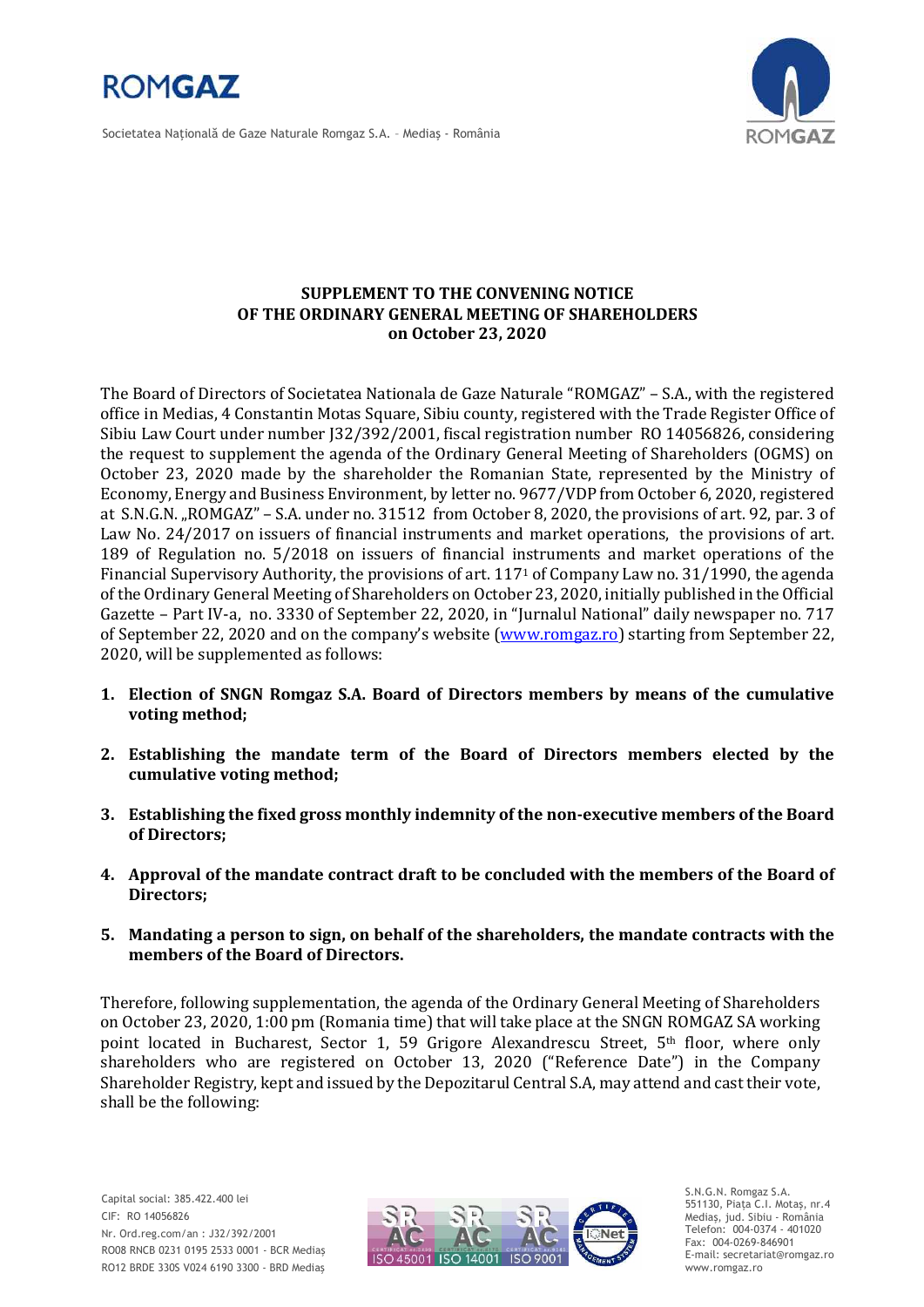## **AGENDA**

- **Item 1 Approval of SNGN Romgaz SA rectified individual 2020 Income and Expenditure Budget**
- **Item 2 Presentation of the rectified consolidated 2020 Income and Expenditure Budget of Romgaz Group**
- **Item 3 Extention of the mandates of interim directors for a period of 2 months from their expiration date, according to article 64<sup>1</sup> par. (5) of GEO no.109/2011 on corporate governance of public enterprises**
- **Item 4 Approval of the template and the content of the addendum to be concluded to the directors' agreements, related to extending by 2 months the term of the directors' agreements of interim directors**
- **Item 5 Authorization of the representative of the Ministry of Economy, Energy and the Business Environment in S.N.G.N. ROMGAZ S.A General Meeting of Shareholders to sign the addenda that extend the term of directors' agreements of interim directors**
- **Item 6 Authorization of the Chairman and the Secretary of the meeting to sign the resolution of the Ordinary General Meeting of Shareholders**
- **Item 7 Election of SNGN Romgaz S.A. Board of Directors members by means of the cumulative voting method**
- **Item 8 Establishing the mandate term of the Board of Directors members elected by the cumulative voting method**
- **Item 9 Establishing the fixed gross monthly indemnity of the non-executive members of the Board of Directors**
- **Item 10 Approval of the mandate contract draft to be concluded with the members of the Board of Directors**
- **Item 11 Mandating a person to sign, on behalf of the shareholders, the mandate contracts with the members of the Board of Directors**

The initial list comprising information on the last names, first names, places of residence and professional qualifications of the persons proposed for a director position shall be available to shareholders at **Romgaz Registry Desk** as well as on Company's website [\(www.romgaz.ro\)](http://www.romgaz.ro/), starting with **October 09, 2020,** and can be consulted and supplemented with candidate proposals. Company shareholders can obtain, upon request, copies of the List containing information on the last names, first names, places of residence and professional qualifications of the persons proposed for a director position.

Directors in office at the date of the general meeting of shareholders are rightfully registered on the list of candidates to be elected in the new Board of Directors by means of the cumulative voting method pursuant to the provisions of art. 167, par. 1 of the Regulation no. 5/2018 on issuers of financial instruments and market operations of the Financial Supervisory Authority.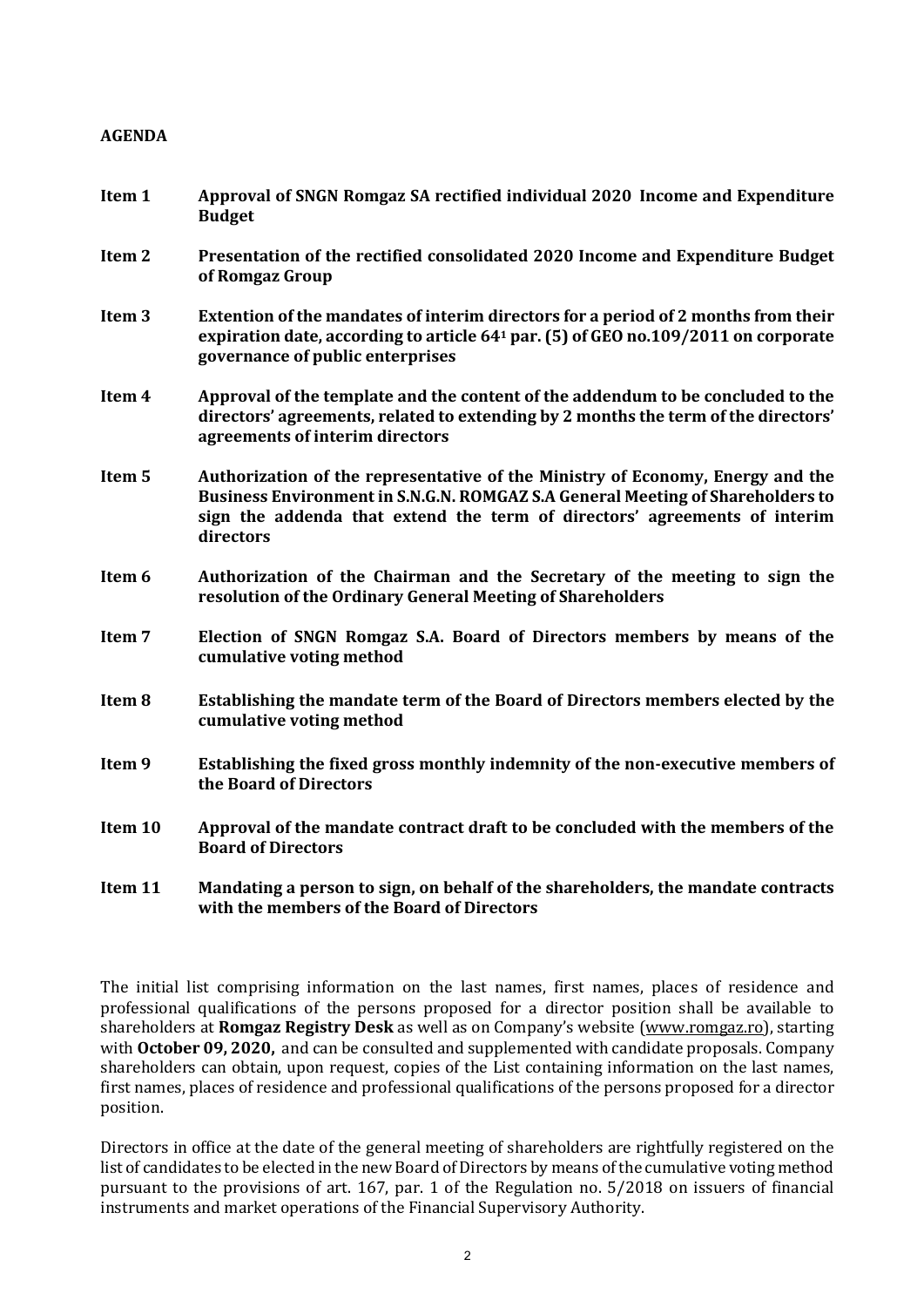The proposal for candidates to elect S.N.G.N. "ROMGAZ" - S.A. Board members by the cumulative voting method, has to be made in writing by shareholders and it has to fulfil cumulatively the following conditions:

- a) it will include the last and first name, identity card type, serial number and number of the identity card, permanent residence or residence, as the case may be, and citizenship of the shareholder, if the proposal is filed by one shareholder acting as natural person or the name, registered office address, the shareholder registration number and the name of the institution/public authority where the shareholder, legal person, has applied to obtain the legal status, if the request is filed by a shareholder acting as legal person;
- b) it will include, as the case may be, the last name, first name, personal identification number and citizenship of the legal representative who files the proposal on behalf of the shareholder;
- c) it will include, as the case may be, the last name, first name, personal identification number and citizenship of the conventional representative, natural persons, or name, registration number of the shareholder and the name of the institution/public authority where the shareholder, legal entity, has applied to obtain the legal status, and the last name and first name of the legal representative of the conventional representative legal persons, who files the proposal on behalf and on account of the shareholder;
- d) to indicate for each candidate the first and last name, residence and professional experience;
- e) to be accompanied by the candidate's CV in Romanian or English;
- f) to send it in Romanian or English at Romgaz Correspondence Entry by any type of courier service with proof of delivery, or by e-mail with incorporated extended electronic signature, in accordance with Law no. 455/2001 on the electronic signature, at [secretariat.aga@romgaz.ro](mailto:secretariat.aga%40romgaz.ro) by until **October 15, 2020 , 3:00 pm** (Romania time). Both means of transmission shall be clearly marked with capital letters "FOR THE ORDINARY GENERAL MEETING OF SHAREHOLDERS OF OCTOBER 23, 2020".

Starting with **October 15, 2020, 3:30 pm** the final list with information on the first and last name, residence and professional experience of the persons proposed for the director position, may be reviewed at ROMGAZ Correspondence Entry or by accessing the company's webpage [\(https://www.romgaz.ro/ro/aga\)](https://www.romgaz.ro/ro/aga).

Shareholders may cast all cumulated votes to a single candidate or to several candidates.

Cumulative votes that may be casted by a shareholder will be equal to the number of shares held by such shareholder multiplied by the number of directors that constitute the Board of Directors (in case of SNGN Romgaz SA , the Board of Directors is composed of 7 directors).

To ensure the confidentiality of the cumulative vote for electing Board members, the vote will be casted by each shareholder/shareholder representative by distinct voting ballots and as the case may be based on special power of attorney or by a general power of attorney.

The voting ballot for the vote by correspondence for item 7 of the agenda for the election of Board members by the cumulative voting method may be obtained in Romanian and in English starting with **October 15, 2020**, **3:30 pm** from ROMGAZ Correspondence Entry and from the company's webpage [\(www.romgaz.ro\)](http://www.romgaz.ro/).

The special power of attorney for item 7 of the agenda for the election of Board members by the cumulative voting method may be obtained in Romanian and in English starting with **October 15, 2020, 3:30 pm**, from ROMGAZ Correspondence Entry and from the company's webpage [\(www.romgaz.ro\)](http://www.romgaz.ro/) and it will be filled in by the shareholder in three copies: one for the shareholders, one for the representative and one for the Company.